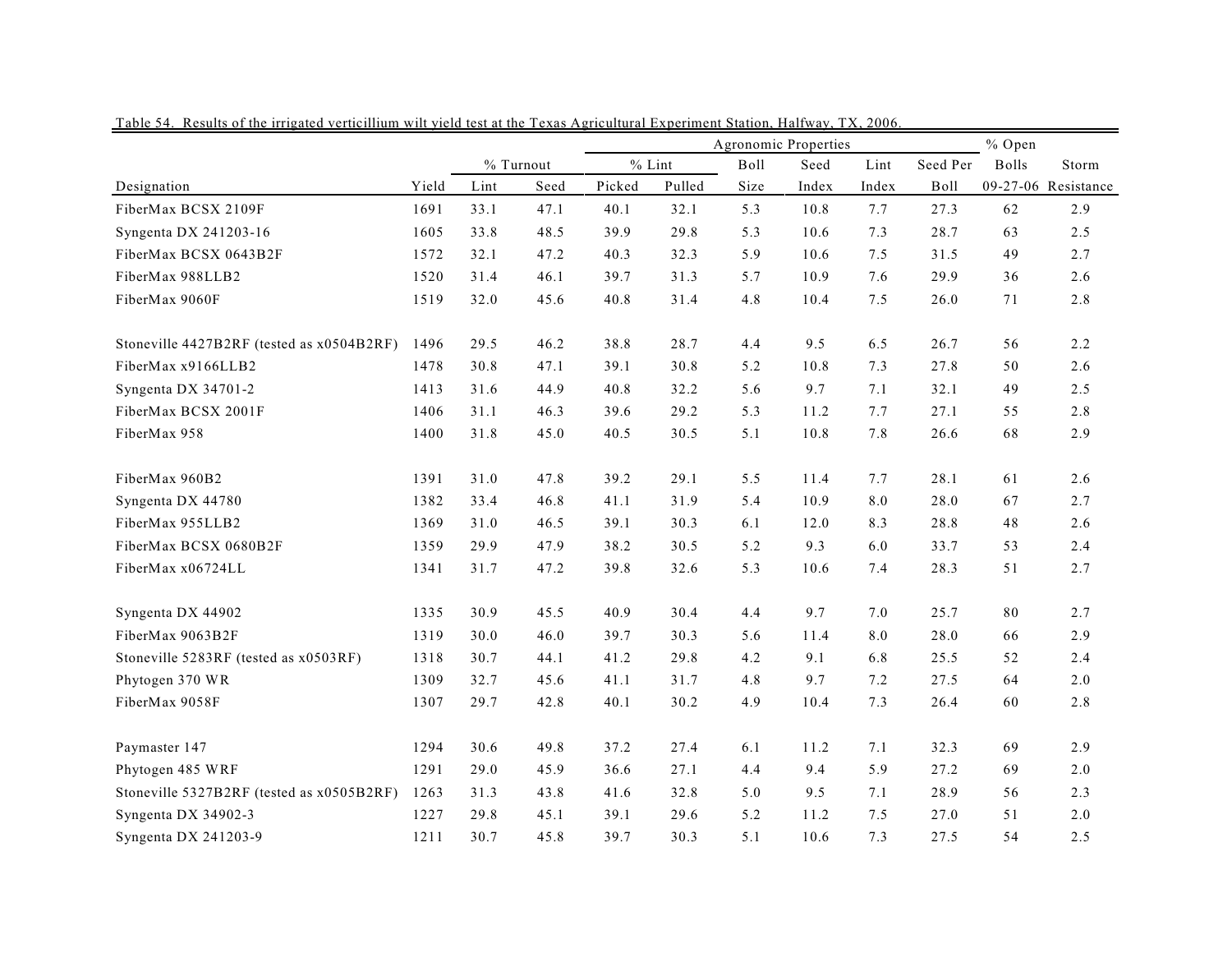| rable 54A. Results of the impated veniculium will vield test at the Texas Agricultural Experiment Station, Hanway, TA, 2000 | Micro- |      | Uni- |                         | Elon-  | Leaf           |          | Color               | Loan   |        | Gross Loan Value per Acre |
|-----------------------------------------------------------------------------------------------------------------------------|--------|------|------|-------------------------|--------|----------------|----------|---------------------|--------|--------|---------------------------|
| Designation                                                                                                                 | naire  |      |      | Length formity Strength | gation | Index Rd +b    |          | Grade $\frac{1}{2}$ | Value  | \$     | Rank                      |
| FiberMax BCSX 2109F                                                                                                         | 4.2    | 1.16 | 82.2 | 31.1                    | 6.1    | 4              | 79.4 6.6 | $31 - 2,41 - 1$     | 0.5427 | 917.71 | $\mathbf{1}$              |
| Syngenta DX 241203-16                                                                                                       | 4.8    | 1.15 | 83.0 | 32.5                    | 7.0    | 3              | 80.1 7.4 | $31-1$              | 0.5690 | 913.24 | 2                         |
| FiberMax BCSX 0643B2F                                                                                                       | 4.1    | 1.18 | 83.0 | 32.9                    | 6.2    | $\overline{4}$ | 80.9 6.8 | $31 - 1, 31 - 2$    | 0.5632 | 885.35 | 3                         |
| FiberMax 988LLB2                                                                                                            | 4.6    | 1.12 | 81.2 | 30.0                    | 6.3    | 3              | 81.2 7.1 | $31-1$              | 0.5685 | 864.12 | 5                         |
| FiberMax 9060F                                                                                                              | 4.0    | 1.13 | 81.6 | 29.6                    | 6.5    | 3              | 80.9 6.9 | $31 - 1, 31 - 2$    | 0.5708 | 867.05 | 4                         |
| Stoneville 4427B2RF (tested as x0504B2RF)                                                                                   | 4.0    | 1.12 | 81.8 | 28.5                    | 6.7    | 4              | 78.1 7.1 | $31 - 2,41 - 1$     | 0.5303 | 793.33 | 11                        |
| FiberMax x9166LLB2                                                                                                          | 4.2    | 1.14 | 81.9 | 30.4                    | 7.2    | 3              | 81.4 6.8 | $31 - 1, 31 - 2$    | 0.5738 | 848.08 | 6                         |
| Syngenta DX 34701-2                                                                                                         | 4.3    | 1.13 | 82.1 | 28.2                    | 7.8    | 3              | 80.2 7.1 | $31 - 1, 31 - 2$    | 0.5687 | 803.57 | 8                         |
| FiberMax BCSX 2001F                                                                                                         | 4.2    | 1.17 | 81.7 | 31.7                    | 6.7    | 3              | 81.2 6.7 | $31 - 1, 31 - 2$    | 0.5687 | 799.59 | 10                        |
| FiberMax 958                                                                                                                | 4.4    | 1.13 | 82.9 | 33.2                    | 6.2    | 3              | 80.1 6.8 | $31 - 1, 31 - 2$    | 0.5768 | 807.52 | 7                         |
| FiberMax 960B2                                                                                                              | 4.4    | 1.15 | 82.6 | 35.5                    | 6.1    | 3              | 80.5 6.9 | $31 - 1, 31 - 2$    | 0.5775 | 803.30 | 9                         |
| Syngenta DX 44780                                                                                                           | 4.5    | 1.09 | 81.9 | 28.0                    | 7.3    | 3              | 79.6 7.3 | $31 - 1, 31 - 2$    | 0.5510 | 761.48 | 15                        |
| FiberMax 955LLB2                                                                                                            | 4.7    | 1.15 | 83.2 | 29.3                    | 6.6    | 3              | 81.2 7.0 | $31-1$              | 0.5752 | 787.45 | 12                        |
| FiberMax BCSX 0680B2F                                                                                                       | 3.8    | 1.16 | 81.5 | 30.5                    | 7.5    | 3              | 81.3 6.9 | $31-1$              | 0.5767 | 783.74 | 13                        |
| FiberMax x06724LL                                                                                                           | 4.3    | 1.15 | 83.2 | 31.4                    | 5.6    | 3              | 80.7 6.6 | $31 - 1, 31 - 2$    | 0.5782 | 775.37 | 14                        |
| Syngenta DX 44902                                                                                                           | 3.7    | 1.06 | 81.9 | 29.0                    | 8.6    | 3              | 80.3 7.1 | $31 - 1, 31 - 2$    | 0.5327 | 711.15 | 20                        |
| FiberMax 9063B2F                                                                                                            | 4.5    | 1.16 | 82.3 | 31.5                    | 6.8    | 3              | 81.5 6.8 | $31-1$              | 0.5763 | 760.14 | 16                        |
| Stoneville 5283RF (tested as x0503RF)                                                                                       | 4.1    | 1.09 | 81.7 | 30.5                    | 7.9    | 3              | 78.4 7.6 | $31 - 1, 31 - 2$    | 0.5677 | 748.23 | 17                        |
| Phytogen 370 WR                                                                                                             | 4.5    | 1.08 | 81.7 | 28.7                    | 8.1    | 3              | 79.8 7.2 | $31 - 1, 31 - 2$    | 0.5570 | 729.11 | 19                        |
| FiberMax 9058F                                                                                                              | 4.2    | 1.13 | 81.4 | 29.9                    | 6.3    | 3              | 80.3 7.1 | $31-1$              | 0.5715 | 746.95 | 18                        |
| Paymaster 147                                                                                                               | 4.4    | 1.03 | 81.5 | 27.2                    | 7.9    | 3              | 79.8 7.5 | $31 - 1, 31 - 2$    | 0.5165 | 668.35 | 25                        |
| Phytogen 485 WRF                                                                                                            | 4.4    | 1.10 | 82.7 | 29.9                    | 8.9    | $\overline{4}$ | 77.4 7.3 | $31 - 2,41 - 1$     | 0.5320 | 686.81 | 23                        |
| Stoneville 5327B2RF (tested as x0505B2RF)                                                                                   | 4.8    | 1.08 | 82.4 | 29.4                    | 8.6    | 3              | 78.1 7.6 | $31 - 1, 41 - 1$    | 0.5563 | 702.61 | 22                        |
| Syngenta DX 34902-3                                                                                                         | 4.5    | 1.15 | 82.7 | 30.5                    | 6.7    | 3              | 80.0 7.3 | $31-1$              | 0.5757 | 706.38 | 21                        |
| Syngenta DX 241203-9                                                                                                        | 4.7    | 1.10 | 80.9 | 31.0                    | 7.4    | 3              | 79.6 7.4 | $31 - 1$            | 0.5593 | 677.31 | 24                        |

Table 54A. Results of the irrigated verticillium wilt yield test at the Texas Agricultural Experiment Station, Halfway, TX, 2006.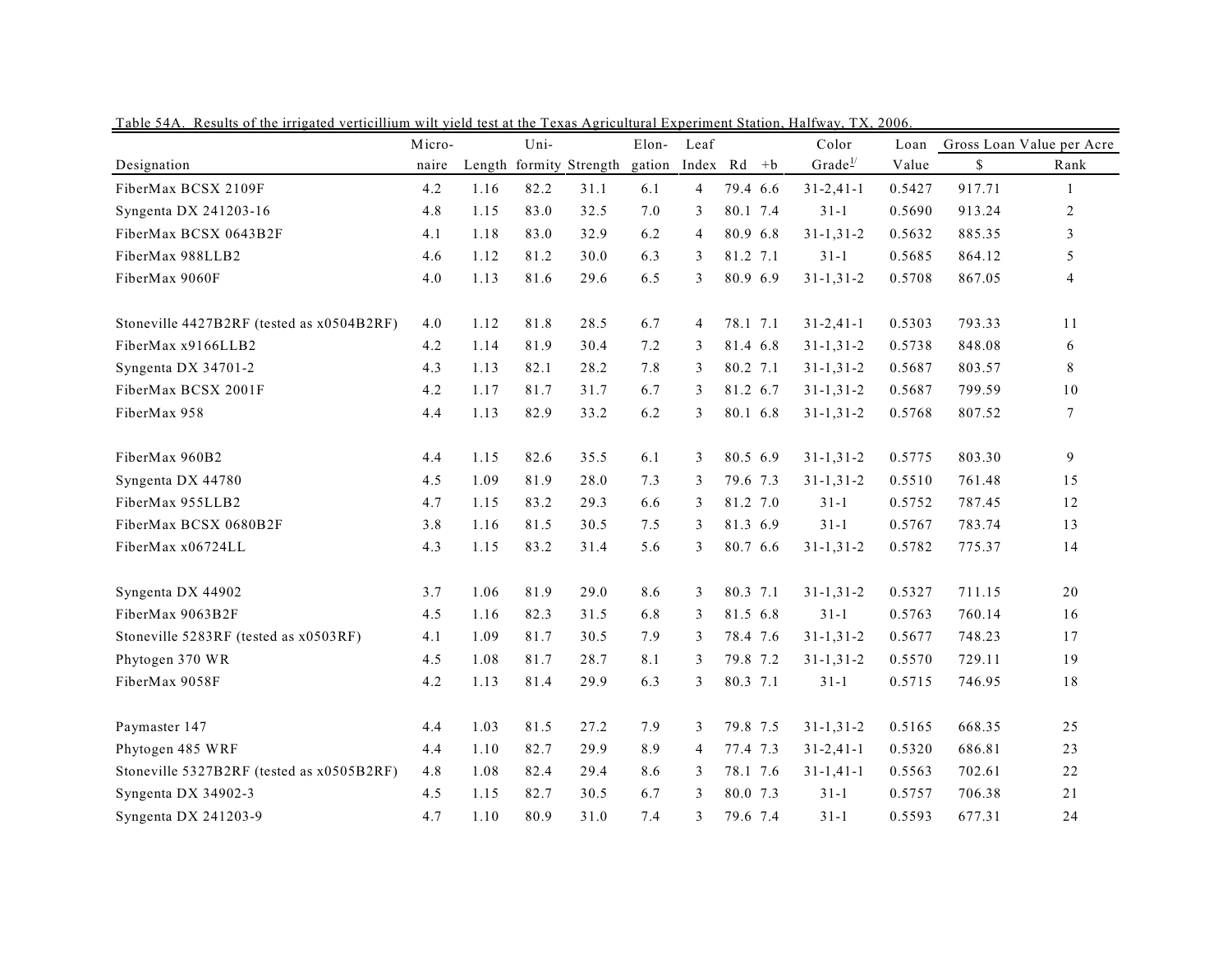| Table 54A. Cont.                        |        |      |      |                         |        |          |          |                 |                                |        |        |                           |
|-----------------------------------------|--------|------|------|-------------------------|--------|----------|----------|-----------------|--------------------------------|--------|--------|---------------------------|
|                                         | Micro- |      | Uni- |                         | Elon-  | Leaf     |          |                 | Color                          | Loan   |        | Gross Loan Value per Acre |
| Designation                             | naire  |      |      | Length formity Strength | gation | Index Rd |          | $+{\bf b}$      | Grade <sup>1/</sup>            | Value  | \$     | Rank                      |
| Syngenta DX 441308                      | 4.3    | 1.07 | 81.2 | 27.6                    | 8.3    | 2        | 79.2 8.2 |                 | $21 - 2, 31 - 1$               | 0.5522 | 658.22 | 27                        |
| Stoneville NG1572RR (tested as x0501RF) | 3.4    | 1.10 | 80.9 | 28.3                    | 7.3    | 4        | 78.3 6.7 |                 | $41 - 1$                       | 0.5143 | 612.02 | 31                        |
| FiberMax x95007-80LL                    | 4.1    | 1.08 | 81.2 | 31.2                    | 6.9    | 3        | 80.3 6.9 |                 | $31 - 2$                       | 0.5632 | 665.14 | 26                        |
| FiberMax BCSX 3000B2F                   | 4.4    | 1.12 | 81.0 | 30.3                    | 7.4    | 3        | 80.2 7.1 |                 | $31 - 1, 31 - 2$               | 0.5627 | 647.67 | 29                        |
| FiberMax 9068F                          | 4.6    | 1.14 | 82.5 | 32.9                    | 6.8    | 3        | 80.5 7.0 |                 | $31 - 1, 31 - 2$               | 0.5758 | 656.41 | 28                        |
| Stoneville NG1553R                      | 4.2    | 1.11 | 81.5 | 31.3                    | 7.6    | 3        | 79.4 7.5 |                 | $31 - 1, 31 - 2$               | 0.5717 | 635.73 | 30                        |
| Phytogen 480 WR                         | 4.3    | 1.11 | 83.1 | 29.4                    | 9.0    | 4        |          |                 | 77.6 7.0 31-2,41-1,41-2 0.5302 |        | 579.51 | 32                        |
| Lankart 57                              | 4.0    | 1.06 | 80.4 | 26.5                    | 7.5    | 3        | 79.7 7.4 |                 | $31 - 1$                       | 0.5352 | 545.37 | 34                        |
| FiberMax 965LLB2                        | 4.0    | 1.12 | 82.3 | 31.7                    | 6.1    | 3        | 81.0 6.8 |                 | $31 - 1, 41 - 1$               | 0.5673 | 551.98 | 33                        |
| Phytogen 745 WRF                        | 4.2    | 1.12 | 82.6 | 33.3                    | 8.6    | 4        | 77.3 7.4 |                 | $31 - 2,41 - 1$                | 0.5545 | 525.67 | 35                        |
| Mean                                    | 4.3    | 1.12 | 82.0 | 30.4                    | 7.2    | 3        | 79.9 7.1 |                 |                                | 0.5590 |        |                           |
| $C.V.$ %                                | 7.0    | 2.0  | 1.0  | 5.3                     | 4.0    | 13.9     | 1.04.1   |                 |                                | 2.7    |        |                           |
| $LSD$ 0.05                              | 0.4    | 0.03 | 1.1  | 2.2                     | 0.4    |          |          | $1.0 \quad 0.4$ |                                | 0.0203 |        |                           |

 $\frac{1}{2}$  Fiber quality determinations are made on samples from two reps. If the color grades from these two samples are identical, only one color grade is reported. If they are different, both are reported.